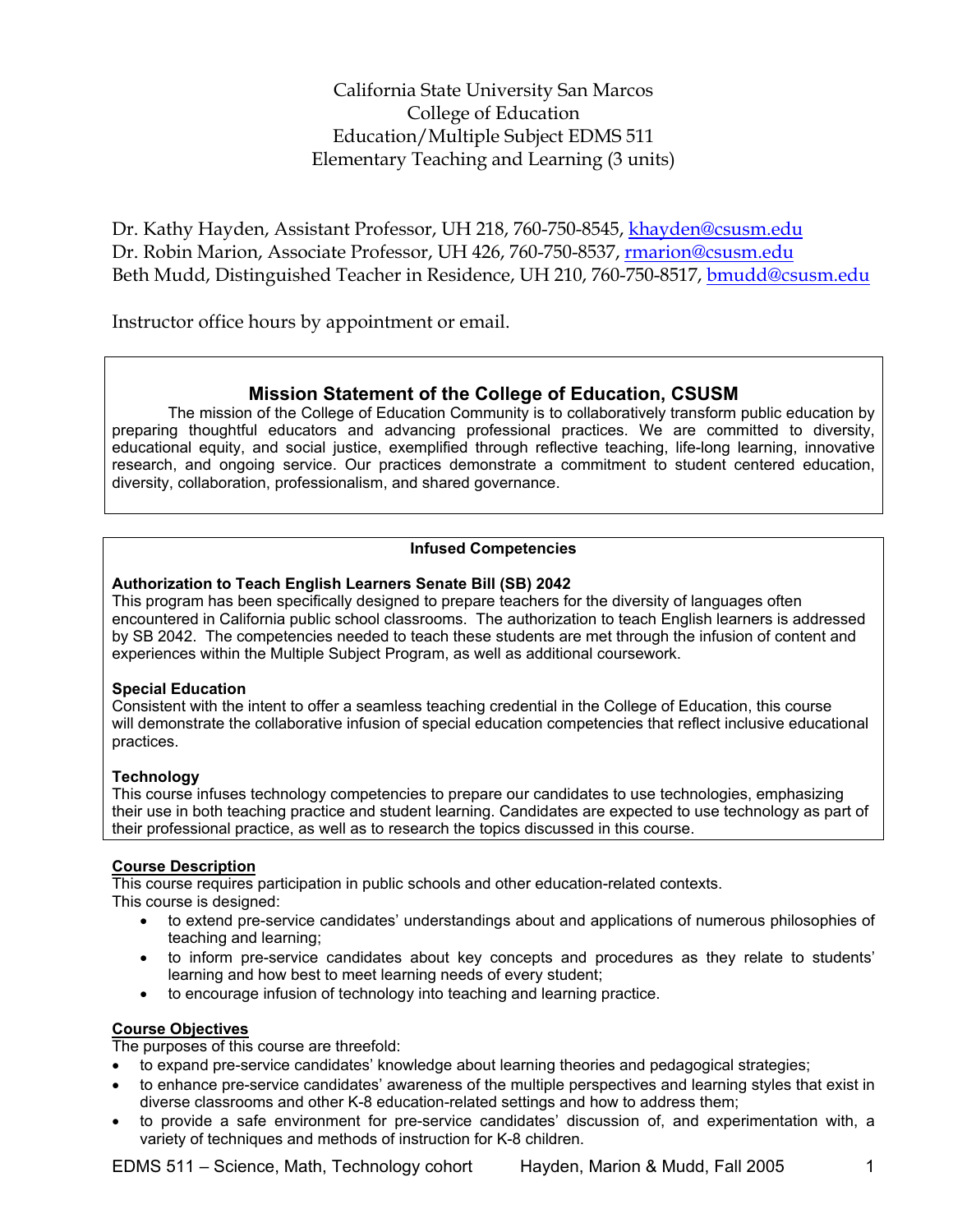### **Teacher Performance Expectations (TPE) Competencies**

This course is designed to help teachers seeking the Multiple Subjects Credential to develop the skills, knowledge, and attitudes necessary to assist schools and districts in implementing effective programs for students. The successful candidate will be able to merge theory and practice in order to realize a comprehensive and extensive educational program for all students. The following TPE's are primarily addressed in this course:

TPE 6d – Engaging and supporting all learners (Student Study Team Assignment)

TPE 10 – Creating and managing effective instructional time (Observations and Lesson Plan Assignments)

TPE 14 – Technology: CSUSM Educational Technology (Taskstream and Webpage Assignments)

### **Required Text**

- ISTE Student Membership: http://www.iste.org (\$54) including the Learning and Leading with Technology (L&L) Professional Journal. ISTE registration must be complete by September 6, 2005).
- Choate, J. S. (2004) Successful inclusive teaching (4<sup>rd</sup> ed.) Needham, MA: Allyn & Bacon.
- Villa, R. and Thousand, J. (1995). *Creating an Inclusive School*. Alexandria, VA: Association for Supervision and Curriculum Development.
- Task Stream Electronic Portfolio, Must register and pay fee online prior to first class @ www.TaskStream.com (register for 1 year minimum)
- Electronic readings posted to WebCT.

### **Required Websites**

- Curriculum Development and Supplemental Materials Commission (1999). *Reading/Language Arts Framework for California Public Schools.* California Department of Education. Also at: http://www.cde.ca.gov/cdepress/lang\_arts.pdf
- CAST Universal Design for Learning: Differentiated Instruction (http://www.cast.org/publications/ncac/ncac\_diffinstruc.html)
- Enhancing Learning with Technology: Differentiating Instruction (http://members.shaw.ca/priscillatheroux/differentiating.html)
- Technology and Differentiated Instruction Web Resources (http://k12.albemarle.org/Technology/DI/)
- Differentiation of Instruction in the Elementary Grades (http://www.ericdigests.org/2001-2/elementary.html)
- What is Differentiated Instruction? (http://www.readingrockets.org/print.php?ID=154)

### **Accommodation for Disabilities**

Please discuss your needs with the instructor within the first week of the semester & contact Disabled Student Services, 5025A Craven Hall, (760) 750-4905 or (760) 750-4909 (TDD).

### **Plagiarism**

All work submitted for this course should reflect individual student's efforts. When relying on supporting documents authored by others, cite them clearly and completely using American Psychological Association  $(APA)$  manual,  $5<sup>th</sup>$  edition. Failure to do so may result in failure of the course.

### **Grading Policy**

All students must come to class prepared; readings and homework assignments are listed on the dates on which they are due.

All required work is expected to be on time. One grade level will be deducted for each class meeting for which it is late (e.g., an "A" assignment that is submitted one class session late will be marked down to a "B"). Unless prior instructor approval is secured, assignments will not be accepted after they are due. Exceptions will be handled on a case-by-case basis, as determined by the instructor.

It is expected that students will proofread and edit their assignments prior to submission. Students will ensure that the text is error-free (grammar, spelling), and ideas are logically and concisely presented. The assignment's grade will be negatively affected as a result of this oversight. Each written assignment will be graded approximately 80% on content and context (detail, logic, synthesis of information, depth of analysis, etc.), and 20% on mechanics (grammar, syntax, spelling, format, uniformity of citation, etc.). All citations, where appropriate, will use American Psychological Association (APA) format. Consult American Psychological Association (APA) Manual, 5<sup>th</sup> edition for citation guidance.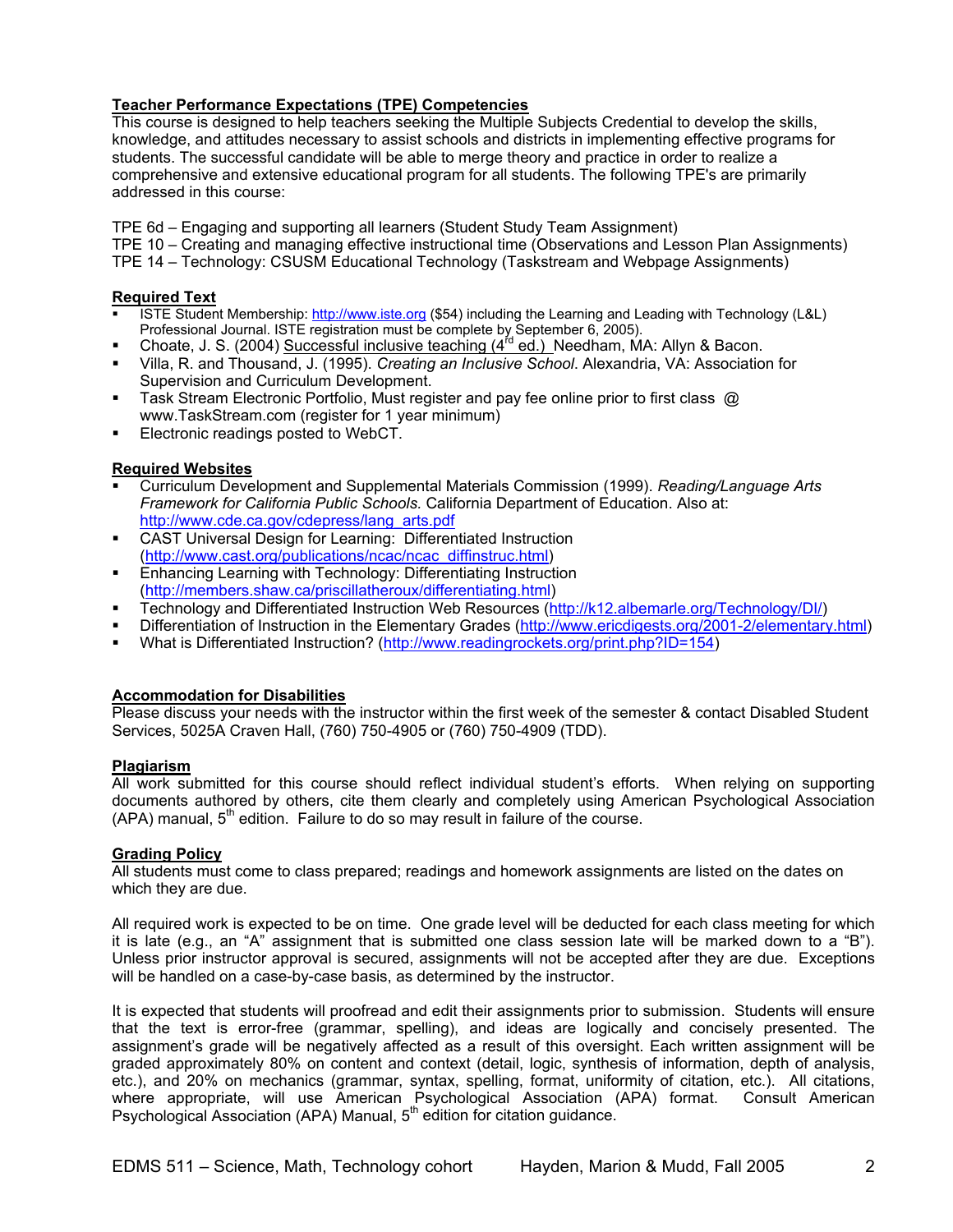Grading will also include a component of "professional demeanor." Students will conduct themselves in ways that are expected of those who are entering the education profession. This includes but is not limited to:

- On-time arrival to all class sessions;
- Appropriate professional attire (since we are meeting at a school site);
- Advance preparation of readings and timely submission of assignments;
- Respectful participation in all settings (e.g., whole group, small group, in/outside of class) and with all colleagues (classmates, school personnel, College of Education personnel, and the instructor);
- Carefully considered, culturally aware approaches to solution-finding.
- Active participation in online environments.

#### **Course Assignments**

| <b>Personal Characteristics:</b><br>Attendance/Prepared for Class<br>Professional Demeanor/Participation                                                                                           | 08 points<br>12 points                                        |
|----------------------------------------------------------------------------------------------------------------------------------------------------------------------------------------------------|---------------------------------------------------------------|
| Team assignments:<br>Lesson Plan with classroom management component, Drafts 1 & 2<br>Peer Teaching demonstration                                                                                  | 15 points<br>15 points                                        |
| Individual assignments:<br>Observations (5)<br><b>Student Study Team Assignment</b><br>Electronic Portfolio / Taskstream / TPE's<br>Technology Conference attendance/assignment<br>Web page Design | 10 points<br>10 points<br>10 points<br>10 points<br>10 points |

| <b>Total</b>                                          |                                        | 100 points                                  |               |                |
|-------------------------------------------------------|----------------------------------------|---------------------------------------------|---------------|----------------|
| <b>Grading Scale</b><br>$A = 93 - 100$<br>$A = 90-92$ | $B+=86-89$<br>B=83-86<br>$B = 80 - 82$ | $C+= 77-79$<br>$C = 73-76$<br>$C - 70 - 72$ | $D = 60 - 69$ | F=59 or lower. |

**Please note assignments are due whether or not you are present in class that day.** 

**This syllabus may be modified at any time in response to the needs and interests of the class.** 

#### **College of Education Attendance Policy**

Due to the interactive nature of courses in the COE, and the value placed on the contributions of every student, students are expected to prepare for, attend, and participate in all classes. For extenuating circumstances contact the instructors **before** class is missed, and make arrangements to make up what was missed. At minimum, a student must attend more than 80% of class time, or s/he may not receive a passing grade for the course. If a student misses two class sessions or is late (or leaves early) for more than three sessions, the highest possible grade earned will be a "C". **Notification of absences does not allow students to assume they are automatically excused from class or making up missed class. Each day of class counts as two sessions in 8 week courses.**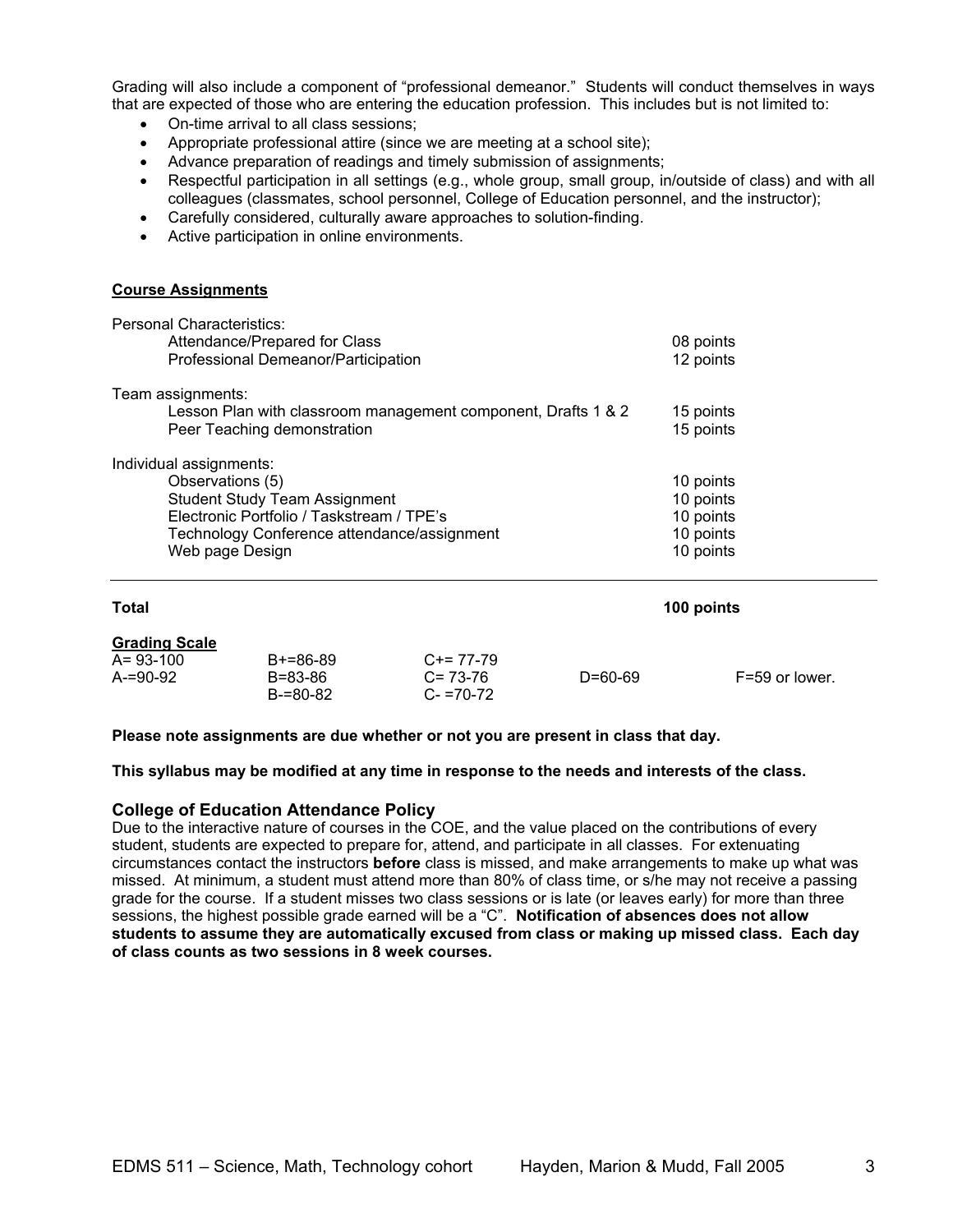# **Student Assignment Recording Sheet:**

| student's name printed                                      |                                                              |                                  | <b>Fall placement</b>                |
|-------------------------------------------------------------|--------------------------------------------------------------|----------------------------------|--------------------------------------|
| signature                                                   |                                                              | date                             |                                      |
| home telephone                                              | cell phone                                                   |                                  | email                                |
| Personal Characteristics (20 %)                             |                                                              |                                  |                                      |
|                                                             | Attendance/prepared for class (in class assignment/homework) |                                  |                                      |
|                                                             |                                                              |                                  |                                      |
| Day 2 $\_\_\_\_\_\_\_\_\_\$                                 |                                                              |                                  |                                      |
|                                                             |                                                              |                                  |                                      |
|                                                             | Professional Demeanor/Participation / 12                     |                                  |                                      |
|                                                             | Group Assignments (30 %) Percentage                          |                                  | <b>Due Dates</b>                     |
|                                                             | Lesson Plan with management component                        | $\frac{1}{15}$                   |                                      |
| Peer Teaching Demonstration                                 |                                                              | /15                              |                                      |
|                                                             | Individual Assignments (50 %)                                | <b>Percentage</b>                | <b>Due Dates</b>                     |
| <b>Student Study Team</b>                                   |                                                              | $\frac{1}{2}$ /10                |                                      |
| <b>Observations</b>                                         |                                                              | /10                              |                                      |
| Electronic Portfolio / Taskstream                           |                                                              | $-$ / 10                         |                                      |
| Technology Conference assignment +                          |                                                              | /10                              |                                      |
| Web Page Design                                             |                                                              | /10                              |                                      |
| <b>Total</b>                                                |                                                              | /100                             | Grade<br>Ξ.                          |
| <b>Grading Scale</b><br>93-100 pts = $A$<br>73-79 pts = $C$ | $90-92$ pts = A-<br>70-72 pts = $C -$                        | $83 - 89$ pts = B<br>$60-69 = D$ | $80 - 82$ pts = B-<br>$0-59$ pts = F |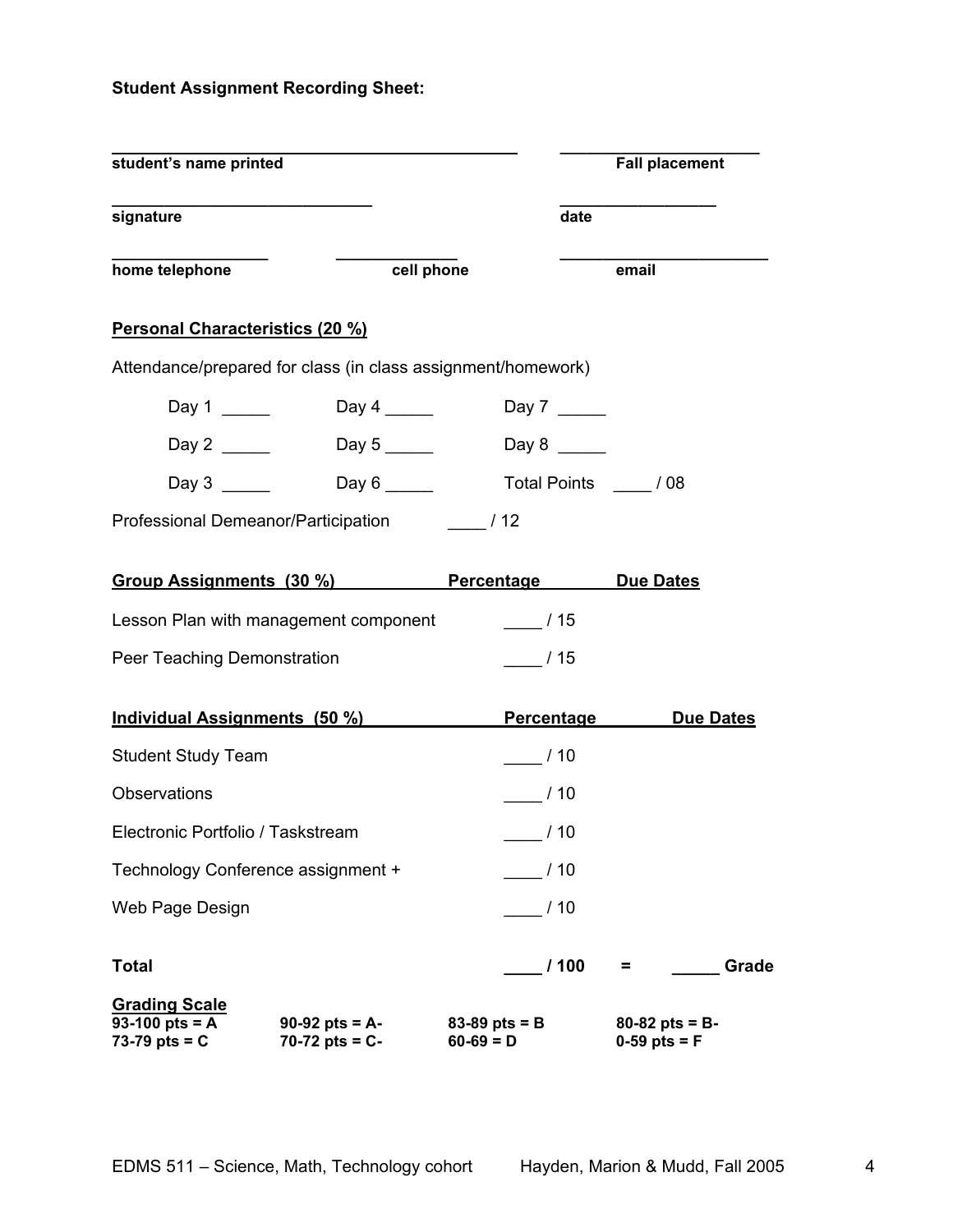# **Course Outline**

| <b>Date</b>                                                | <b>Topic</b>                                                                                                                                                                                                                                                                                                                                                                                                                        | <b>Reading Assignment Due</b>                                                                                                                                                                                                      |
|------------------------------------------------------------|-------------------------------------------------------------------------------------------------------------------------------------------------------------------------------------------------------------------------------------------------------------------------------------------------------------------------------------------------------------------------------------------------------------------------------------|------------------------------------------------------------------------------------------------------------------------------------------------------------------------------------------------------------------------------------|
| Session 1<br>08/29/05<br>K. Hayden<br>R. Marion<br>B. Mudd | <b>Course Introduction</b><br><b>Community Building</b><br>Themed Cohort - Sci/Math/Tech<br><b>Course Structure and Procedures</b><br>Ways of Knowing<br><b>Structures and Procedures</b><br>Differentiated Instruction<br><b>Reflective Practice</b><br><b>Teacher as Professional</b><br>Class meetings<br>Student demo lesson setup/signup<br>Observations setup                                                                 | Web search on class meetings<br><b>What is Differentiated Instruction?</b><br>(Web site)                                                                                                                                           |
| Session 2<br>09/12/05<br>R. Marion<br>K. Hayden            | <b>Structures and Procedures That Promote Learning</b><br>Room layout<br>Signals<br>Transitions<br><b>Organizing Materials</b><br><b>Instructional Time</b><br>Class policies<br>Ways to respond to students<br>Mediation<br>Case: CGI Math lesson demo<br>Powerful practice DVD<br>Student demo lessons -<br>First day activity - community building<br>Observation: Classroom organization<br>Intro to designing teacher web page | Web search on classroom<br>management<br>strategies listed, talk with a<br>teacher<br><b>Enhancing Learning with</b><br>Technology: Differentiated<br><b>Instruction</b><br>Demo lesson preparation                                |
| Session 3<br>9/19/05<br>R. Marion<br>B. Mudd               | <b>Structures and Procedures That Promote Learning</b><br>Democratic Classrooms<br>Case: Science lesson demo -<br>Dr. Chuck DeLeone, Physicist<br>Student demo lessons -<br>Math lessons<br><b>Observation: Multiple Perspectives</b><br>Laws, Ethics and Confidentiality<br>Introduction to Student Study Team (SST)<br><b>SST Video</b>                                                                                           | <b>Rethinking Schools Articles</b><br>Choate Chapter 1 & 16<br>Villa Chapters 1-3 (pages 1-54)<br>Differentiated Instruction in<br><b>Elementary Grades</b><br>Demo lesson preparation                                             |
| Session 4<br>9/26/05<br>B. Mudd                            | <b>Differentiated Instruction</b><br>Inclusive classroom<br>Instructional sequence<br>Big picture<br>(unit, quarter, semester and year)<br>Standards<br>Lesson plan format<br>Classroom assessment<br>Observation: backwards lesson plan<br>Student demo lessons -<br>Science lessons / democratic lens                                                                                                                             | Lesson design matrix<br>Choate Chapters 2 & 3<br>Villa Chapters 4-6 (pages 57-167)<br>Cast Universal Design for Learning:<br>Differentiated Instruction (Website)<br>Draft lesson plan due for response<br>Demo lesson preparation |